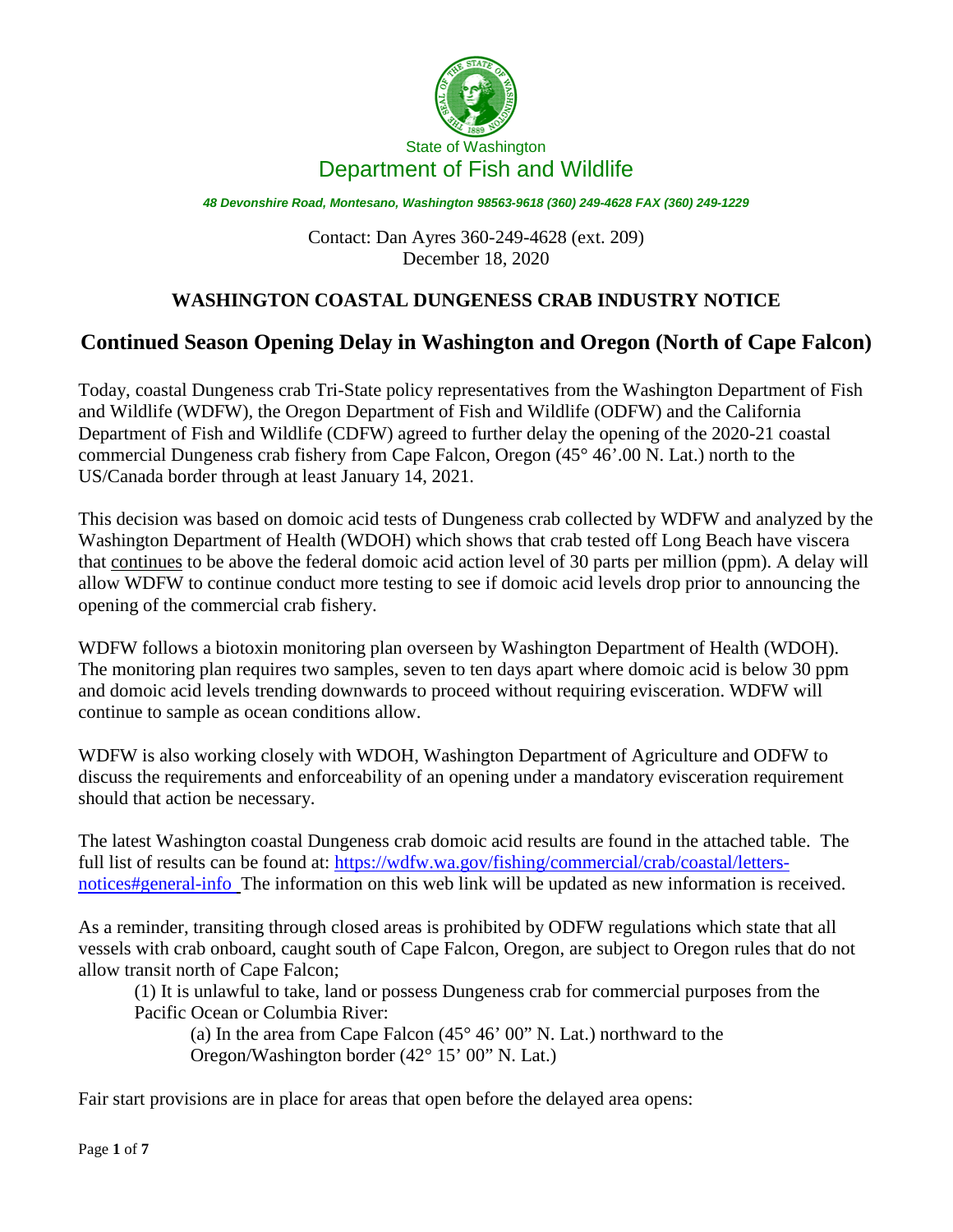

Washington regulations (as defined by WAC 220-340-400) describe that licenses and vessels designated to those licenses that fish in the coastal commercial Dungeness crab fishery in the waters between Point Arena, California and Cape Falcon, Oregon, before the area North of Cape Falcon opens will be subject to a 30-day fair start after the area to the north opens.

License owners and operators that chose to participate before the area north of Cape Falcon opens should also reference the fair state regulations in place in other states. For example, while WDFW and ODFW [\(Commercial Regulations Synopsis\)](https://www.dfw.state.or.us/fish/commercial/docs/2020_Commercial_Synopsis.pdf) regulations describe the Tri-State management area where fair start regulations apply as the area between Point Arena, California and the U.S Canada border, California regulations state that any vessel that participates in California, including areas south of Point Arena such as District 10, will be subject to Fair Start provisions. CDFW has developed a Frequently Asked Questions [\(FAQ\)](https://nrm.dfg.ca.gov/FileHandler.ashx?DocumentID=184262&inline) document that may be useful when making decisions about the 2020-2021 coastal commercial Dungeness crab fishery.

WDFW is coordinating closely with the Quinault Indian Nation regarding season opening provisions for the area north of Klipsan Beach, Washington. We will provide more information and details on the season opening in that area as soon as possible.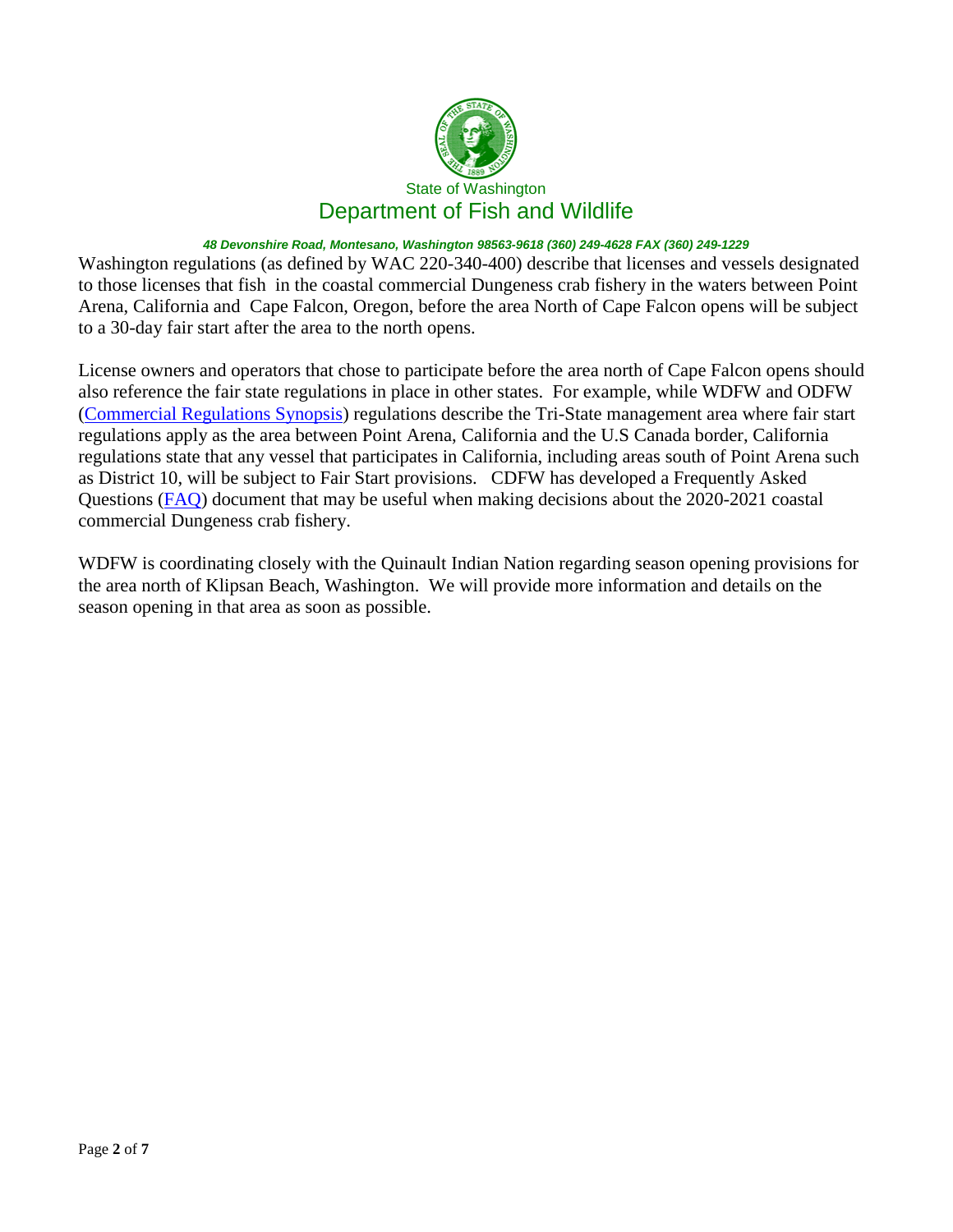



# **WA Dungeness Crab Domoic Acid Test Results**

| <b>Collect</b><br><b>Date</b> | Waterbody                 | <b>SiteName</b>                      | <b>Crab Species</b> | Tissue | <b>Domoic</b><br><b>Result</b> |
|-------------------------------|---------------------------|--------------------------------------|---------------------|--------|--------------------------------|
| 11/29/2020                    | <b>Grays Harbor Coast</b> | Cape Disappoint./Pt Brown (GA 15 f)  | Dungeness           | Gut    | 13                             |
| 11/29/2020                    | <b>Grays Harbor Coast</b> | Cape Disappoint./Pt Brown (GA 15 f)  | Dungeness           | Gut    | 9                              |
| 11/29/2020                    | <b>Grays Harbor Coast</b> | Cape Disappoint./Pt Brown (GA 15 f)  | Dungeness           | Gut    | 8                              |
| 11/29/2020                    | <b>Grays Harbor Coast</b> | Cape Disappoint./Pt Brown (GA 15 f)  | Dungeness           | Gut    | 14                             |
| 11/29/2020                    | <b>Grays Harbor Coast</b> | Cape Disappoint./Pt Brown (GA 15 f)  | Dungeness           | Gut    | 20                             |
| 11/29/2020                    | <b>Grays Harbor Coast</b> | Cape Disappoint./Pt Brown (GA 15 f)  | Dungeness           | Gut    | 21                             |
| 11/29/2020                    | Pacific Cnty Coast        | Cape Disappoint./Pt Brown (LBP 15 f) | Dungeness           | Gut    | 1                              |
| 11/29/2020                    | Pacific Cnty Coast        | Cape Disappoint./Pt Brown (LBP 15 f) | Dungeness           | Gut    | 5                              |
| 11/29/2020                    | Pacific Cnty Coast        | Cape Disappoint./Pt Brown (LBP 15 f) | Dungeness           | Gut    | 5                              |
| 11/29/2020                    | Pacific Cnty Coast        | Cape Disappoint./Pt Brown (LBP 15 f) | Dungeness           | Gut    | 6                              |
| 11/29/2020                    | Pacific Cnty Coast        | Cape Disappoint./Pt Brown (LBP 15 f) | Dungeness           | Gut    | 8                              |
| 11/29/2020                    | Pacific Cnty Coast        | Cape Disappoint./Pt Brown (LBP 15 f) | Dungeness           | Gut    | 17                             |
| 11/29/2020                    | Pacific Cnty Coast        | Cape Disappoint./Pt Brown (LBP 7 f)  | Dungeness           | Gut    | 25                             |
| 11/29/2020                    | Pacific Cnty Coast        | Cape Disappoint./Pt Brown (LBP 7 f)  | Dungeness           | Gut    | 1                              |
| 11/29/2020                    | Pacific Cnty Coast        | Cape Disappoint./Pt Brown (LBP 7 f)  | Dungeness           | Gut    | 5                              |
| 11/29/2020                    | Pacific Cnty Coast        | Cape Disappoint./Pt Brown (LBP 7 f)  | Dungeness           | Gut    | $\overline{4}$                 |
| 11/29/2020                    | Pacific Cnty Coast        | Cape Disappoint./Pt Brown (LBP 7 f)  | Dungeness           | Gut    | 28                             |
| 11/29/2020                    | Pacific Cnty Coast        | Cape Disappoint./Pt Brown (LBP 7 f)  | Dungeness           | Gut    | 13                             |
| 12/1/2020                     | Pacific Cnty Coast        | Inside Willapa Bay                   | Dungeness           | Gut    | $\overline{2}$                 |
| 12/1/2020                     | Pacific Cnty Coast        | Inside Willapa Bay                   | Dungeness           | Gut    | 1                              |
| 12/1/2020                     | Pacific Cnty Coast        | Inside Willapa Bay                   | Dungeness           | Gut    | 1                              |
| 12/1/2020                     | Pacific Cnty Coast        | Inside Willapa Bay                   | Dungeness           | Gut    | $\mathbf{1}$                   |
| 12/1/2020                     | Pacific Cnty Coast        | Inside Willapa Bay                   | Dungeness           | Gut    | 5                              |
| 12/1/2020                     | Pacific Cnty Coast        | Inside Willapa Bay                   | Dungeness           | Gut    | 5                              |
| 12/2/2020                     | <b>Grays Harbor Coast</b> | Pt. Chehalis to D.I. 20 fms (QIN)    | Dungeness           | Gut    | $\overline{7}$                 |
| 12/2/2020                     | <b>Grays Harbor Coast</b> | Pt. Chehalis to D.I. 20 fms (QIN)    | Dungeness           | Gut    | 15                             |
| 12/2/2020                     | <b>Grays Harbor Coast</b> | Pt. Chehalis to D.I. 20 fms (QIN)    | Dungeness           | Gut    | 19                             |
| 12/2/2020                     | Grays Harbor Coast        | Pt. Chehalis to D.I. 20 fms (QIN)    | Dungeness           | Gut    | 11                             |
| 12/2/2020                     | <b>Grays Harbor Coast</b> | Pt. Chehalis to D.I. 20 fms (QIN)    | Dungeness           | Gut    | 21                             |
| 12/2/2020                     | <b>Grays Harbor Coast</b> | Pt. Chehalis to D.I. 20 fms (QIN)    | Dungeness           | Gut    | 14                             |
| 12/2/2020                     | <b>Grays Harbor Coast</b> | Pt. Chehalis to D.I. 10 fms (QIN)    | Dungeness           | Gut    | 27                             |

Page **3** of **7**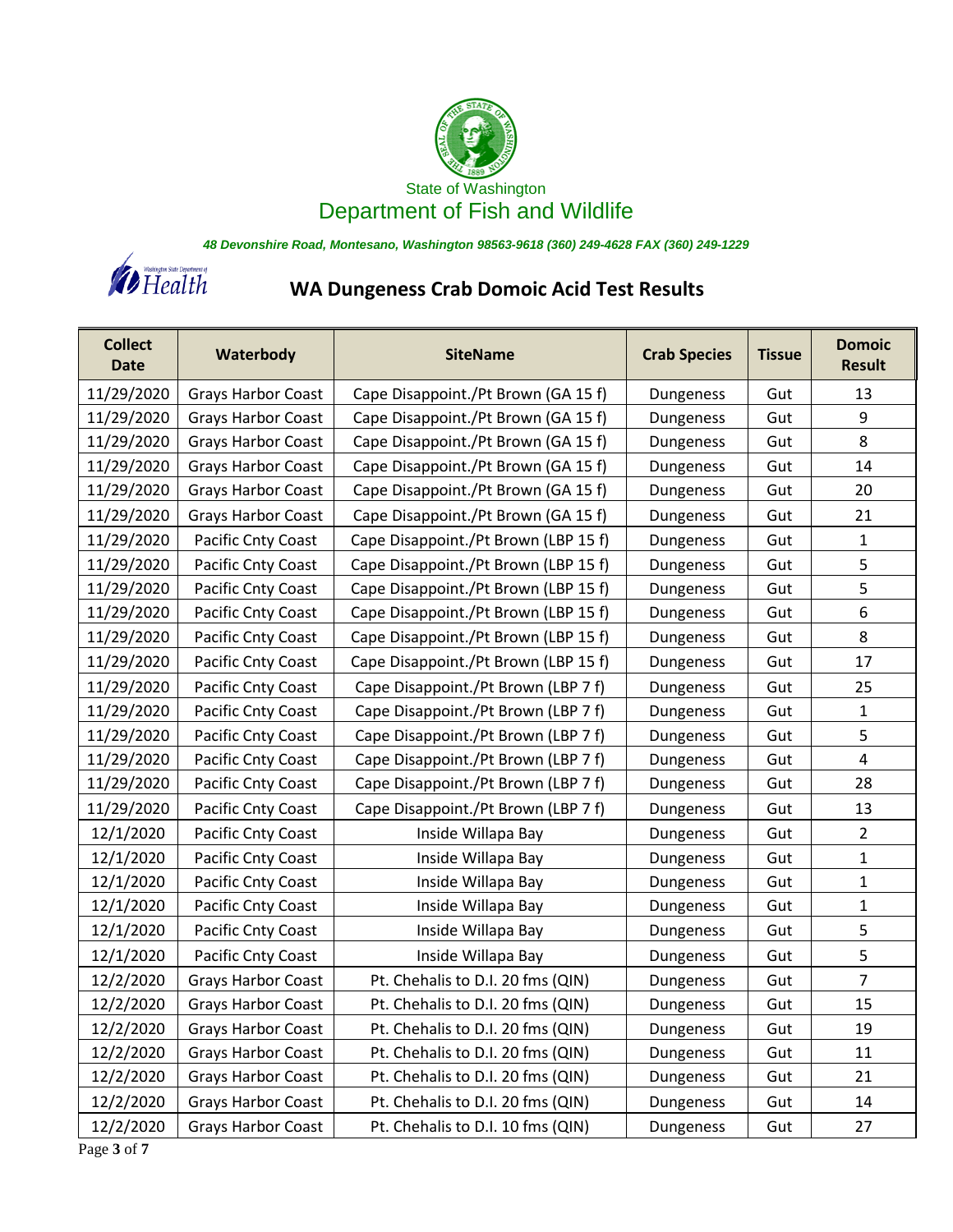

| 12/2/2020 | <b>Grays Harbor Coast</b> | Pt. Chehalis to D.I. 10 fms (QIN)    | Dungeness | Gut | 28             |
|-----------|---------------------------|--------------------------------------|-----------|-----|----------------|
| 12/2/2020 | <b>Grays Harbor Coast</b> | Pt. Chehalis to D.I. 10 fms (QIN)    | Dungeness | Gut | 27             |
| 12/2/2020 | <b>Grays Harbor Coast</b> | Pt. Chehalis to D.I. 10 fms (QIN)    | Dungeness | Gut | 6              |
| 12/2/2020 | <b>Grays Harbor Coast</b> | Pt. Chehalis to D.I. 10 fms (QIN)    | Dungeness | Gut | 23             |
| 12/2/2020 | <b>Grays Harbor Coast</b> | Pt. Chehalis to D.I. 10 fms (QIN)    | Dungeness | Gut | 24             |
| 12/2/2020 | <b>Grays Harbor Coast</b> | Inside Grays Harbor (QIN)            | Dungeness | Gut | 15             |
| 12/2/2020 | <b>Grays Harbor Coast</b> | Inside Grays Harbor (QIN)            | Dungeness | Gut | 8              |
| 12/2/2020 | <b>Grays Harbor Coast</b> | Inside Grays Harbor (QIN)            | Dungeness | Gut | 41             |
| 12/2/2020 | <b>Grays Harbor Coast</b> | Inside Grays Harbor (QIN)            | Dungeness | Gut | 25             |
| 12/2/2020 | <b>Grays Harbor Coast</b> | Inside Grays Harbor (QIN)            | Dungeness | Gut | 44             |
| 12/2/2020 | <b>Grays Harbor Coast</b> | Inside Grays Harbor (QIN)            | Dungeness | Gut | 29             |
| 12/5/2020 | Pacific Cnty Coast        | Cape Disappoint./Pt Brown (SEA 15 f) | Dungeness | Gut | 16             |
| 12/5/2020 | Pacific Cnty Coast        | Cape Disappoint./Pt Brown (SEA 15 f) | Dungeness | Gut | 6              |
| 12/5/2020 | Pacific Cnty Coast        | Cape Disappoint./Pt Brown (SEA 15 f) | Dungeness | Gut | 1              |
| 12/5/2020 | Pacific Cnty Coast        | Cape Disappoint./Pt Brown (SEA 15 f) | Dungeness | Gut | $\overline{a}$ |
| 12/5/2020 | Pacific Cnty Coast        | Cape Disappoint./Pt Brown (SEA 15 f) | Dungeness | Gut | 15             |
| 12/5/2020 | Pacific Cnty Coast        | Cape Disappoint./Pt Brown (SEA 15 f) | Dungeness | Gut | 9              |
| 12/5/2020 | Pacific Cnty Coast        | Cape Disappoint./Pt Brown (SEA 7 f)  | Dungeness | Gut | 4              |
| 12/5/2020 | Pacific Cnty Coast        | Cape Disappoint./Pt Brown (SEA 7 f)  | Dungeness | Gut | $\overline{7}$ |
| 12/5/2020 | Pacific Cnty Coast        | Cape Disappoint./Pt Brown (SEA 7 f)  | Dungeness | Gut | 14             |
| 12/5/2020 | Pacific Cnty Coast        | Cape Disappoint./Pt Brown (SEA 7 f)  | Dungeness | Gut | 17             |
| 12/5/2020 | Pacific Cnty Coast        | Cape Disappoint./Pt Brown (SEA 7 f)  | Dungeness | Gut | 23             |
| 12/5/2020 | Pacific Cnty Coast        | Cape Disappoint./Pt Brown (SEA 7 f)  | Dungeness | Gut | 4              |
| 12/5/2020 | Pacific Cnty Coast        | Cape Disappoint./Pt Brown (PEA 15 f) | Dungeness | Gut | $\overline{2}$ |
| 12/5/2020 | Pacific Cnty Coast        | Cape Disappoint./Pt Brown (PEA 15 f) | Dungeness | Gut | $\overline{7}$ |
| 12/5/2020 | Pacific Cnty Coast        | Cape Disappoint./Pt Brown (PEA 15 f) | Dungeness | Gut | 15             |
| 12/5/2020 | Pacific Cnty Coast        | Cape Disappoint./Pt Brown (PEA 15 f) | Dungeness | Gut | 27             |
| 12/5/2020 | Pacific Cnty Coast        | Cape Disappoint./Pt Brown (PEA 15 f) | Dungeness | Gut | 8              |
| 12/5/2020 | Pacific Cnty Coast        | Cape Disappoint./Pt Brown (PEA 15 f) | Dungeness | Gut | 27             |
| 12/5/2020 | Pacific Cnty Coast        | Cape Disappoint./Pt Brown (PEA 7 f)  | Dungeness | Gut | 9              |
| 12/5/2020 | Pacific Cnty Coast        | Cape Disappoint./Pt Brown (PEA 7 f)  | Dungeness | Gut | 1              |
| 12/5/2020 | Pacific Cnty Coast        | Cape Disappoint./Pt Brown (PEA 7 f)  | Dungeness | Gut | 30             |
| 12/5/2020 | Pacific Cnty Coast        | Cape Disappoint./Pt Brown (PEA 7 f)  | Dungeness | Gut | 34             |
| 12/5/2020 | Pacific Cnty Coast        | Cape Disappoint./Pt Brown (PEA 7 f)  | Dungeness | Gut | 36             |
| 12/5/2020 | Pacific Cnty Coast        | Cape Disappoint./Pt Brown (PEA 7 f)  | Dungeness | Gut | 34             |
| 12/5/2020 | Pacific Cnty Coast        | Cape Disappoint./Pt Brown (CRB 15 f) | Dungeness | Gut | 7              |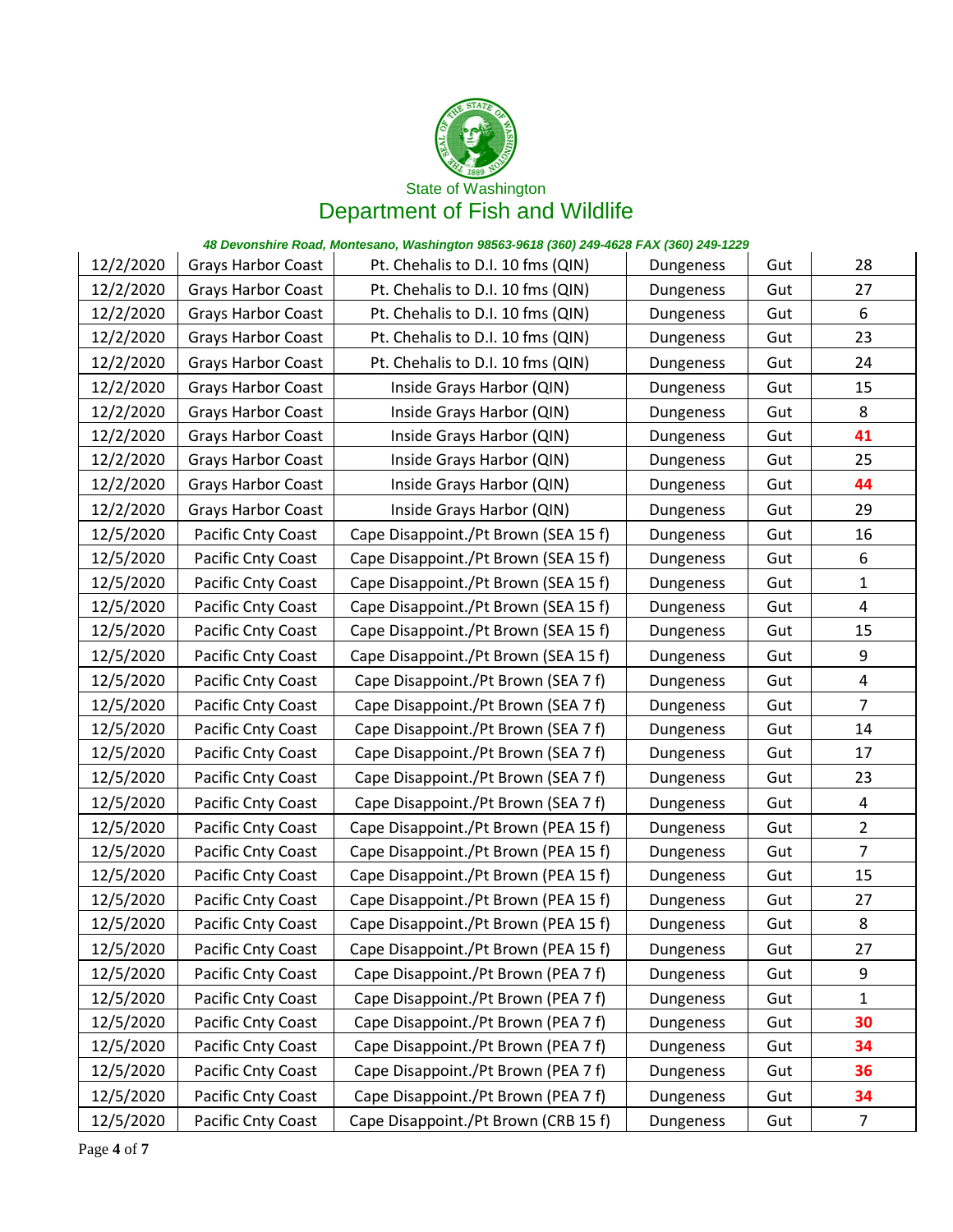

| 12/5/2020 | Pacific Cnty Coast        | Cape Disappoint./Pt Brown (CRB 15 f) | Dungeness | Gut | 5              |
|-----------|---------------------------|--------------------------------------|-----------|-----|----------------|
| 12/5/2020 | Pacific Cnty Coast        | Cape Disappoint./Pt Brown (CRB 15 f) | Dungeness | Gut | 10             |
| 12/5/2020 | Pacific Cnty Coast        | Cape Disappoint./Pt Brown (CRB 15 f) | Dungeness | Gut | 5              |
| 12/5/2020 | Pacific Cnty Coast        | Cape Disappoint./Pt Brown (CRB 15 f) | Dungeness | Gut | 4              |
| 12/5/2020 | Pacific Cnty Coast        | Cape Disappoint./Pt Brown (CRB 15 f) | Dungeness | Gut | 15             |
| 12/5/2020 | Pacific Cnty Coast        | Cape Disappoint./Pt Brown (CRB 7 f)  | Dungeness | Gut | 11             |
| 12/5/2020 | Pacific Cnty Coast        | Cape Disappoint./Pt Brown (CRB 7 f)  | Dungeness | Gut | 15             |
| 12/5/2020 | Pacific Cnty Coast        | Cape Disappoint./Pt Brown (CRB 7 f)  | Dungeness | Gut | 14             |
| 12/5/2020 | Pacific Cnty Coast        | Cape Disappoint./Pt Brown (CRB 7 f)  | Dungeness | Gut | 11             |
| 12/5/2020 | Pacific Cnty Coast        | Cape Disappoint./Pt Brown (CRB 7 f)  | Dungeness | Gut | $\mathbf{1}$   |
| 12/5/2020 | Pacific Cnty Coast        | Cape Disappoint./Pt Brown (CRB 7 f)  | Dungeness | Gut | 15             |
| 12/9/2020 | <b>Grays Harbor Coast</b> | Pt. Chehalis to D.I. 10 fms (QIN)    | Dungeness | Gut | 6              |
| 12/9/2020 | <b>Grays Harbor Coast</b> | Pt. Chehalis to D.I. 10 fms (QIN)    | Dungeness | Gut | 13             |
| 12/9/2020 | <b>Grays Harbor Coast</b> | Pt. Chehalis to D.I. 10 fms (QIN)    | Dungeness | Gut | 15             |
| 12/9/2020 | <b>Grays Harbor Coast</b> | Pt. Chehalis to D.I. 10 fms (QIN)    | Dungeness | Gut | 13             |
| 12/9/2020 | <b>Grays Harbor Coast</b> | Pt. Chehalis to D.I. 10 fms (QIN)    | Dungeness | Gut | 24             |
| 12/9/2020 | <b>Grays Harbor Coast</b> | Pt. Chehalis to D.I. 10 fms (QIN)    | Dungeness | Gut | 15             |
| 12/9/2020 | <b>Grays Harbor Coast</b> | Inside Grays Harbor (QIN)            | Dungeness | Gut | 34             |
| 12/9/2020 | <b>Grays Harbor Coast</b> | Inside Grays Harbor (QIN)            | Dungeness | Gut | 26             |
| 12/9/2020 | <b>Grays Harbor Coast</b> | Inside Grays Harbor (QIN)            | Dungeness | Gut | 8              |
| 12/9/2020 | <b>Grays Harbor Coast</b> | Inside Grays Harbor (QIN)            | Dungeness | Gut | 6              |
| 12/9/2020 | Grays Harbor Coast        | Inside Grays Harbor (QIN)            | Dungeness | Gut | 36             |
| 12/9/2020 | <b>Grays Harbor Coast</b> | Inside Grays Harbor (QIN)            | Dungeness | Gut | 10             |
| 12/9/2020 | <b>Grays Harbor Coast</b> | Pt. Chehalis to D.I. 20 fms (QIN)    | Dungeness | Gut | 18             |
| 12/9/2020 | <b>Grays Harbor Coast</b> | Pt. Chehalis to D.I. 20 fms (QIN)    | Dungeness | Gut | 11             |
| 12/9/2020 | <b>Grays Harbor Coast</b> | Pt. Chehalis to D.I. 20 fms (QIN)    | Dungeness | Gut | 13             |
| 12/9/2020 | <b>Grays Harbor Coast</b> | Pt. Chehalis to D.I. 20 fms (QIN)    | Dungeness | Gut | 23             |
| 12/9/2020 | <b>Grays Harbor Coast</b> | Pt. Chehalis to D.I. 20 fms (QIN)    | Dungeness | Gut | 6              |
| 12/9/2020 | <b>Grays Harbor Coast</b> | Pt. Chehalis to D.I. 20 fms (QIN)    | Dungeness | Gut | 8              |
| 12/9/2020 | Pacific Cnty Coast        | Inside Columbia River (Sand Is.)     | Dungeness | Gut | 1              |
| 12/9/2020 | Pacific Cnty Coast        | Inside Columbia River (Sand Is.)     | Dungeness | Gut | $\overline{2}$ |
| 12/9/2020 | Pacific Cnty Coast        | Inside Columbia River (Sand Is.)     | Dungeness | Gut | 3              |
| 12/9/2020 | Pacific Cnty Coast        | Inside Columbia River (Sand Is.)     | Dungeness | Gut | 14             |
| 12/9/2020 | Pacific Cnty Coast        | Inside Columbia River (Sand Is.)     | Dungeness | Gut | 14             |
| 12/9/2020 | Pacific Cnty Coast        | Inside Columbia River (Sand Is.)     | Dungeness | Gut | 21             |
| 12/9/2020 | Pacific Cnty Coast        | Inside Willapa Bay (near Tokeland)   | Dungeness | Gut | 17             |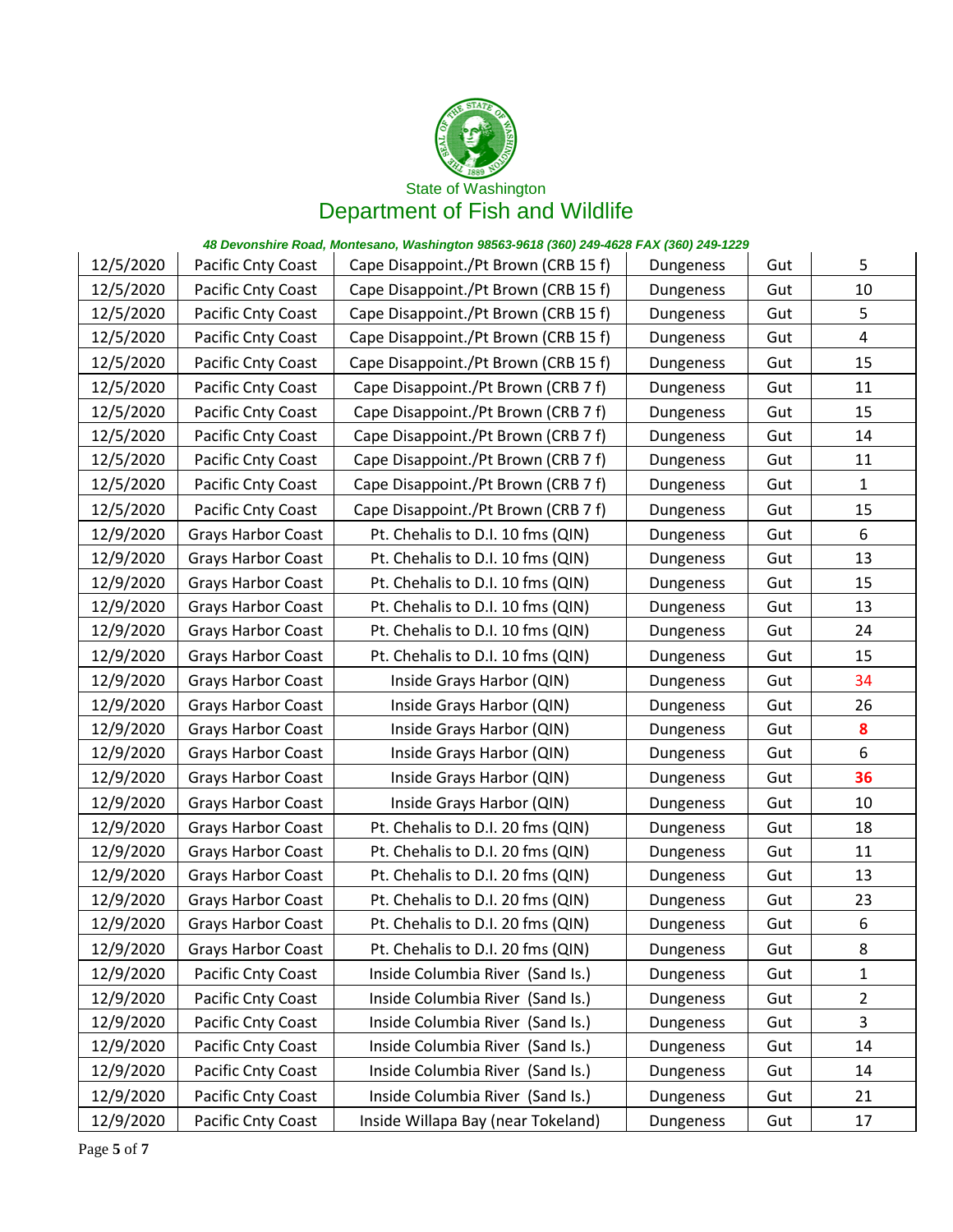

| 12/9/2020  | Pacific Cnty Coast | Inside Willapa Bay (near Tokeland)    | Dungeness | Gut | $\overline{2}$ |
|------------|--------------------|---------------------------------------|-----------|-----|----------------|
| 12/9/2020  | Pacific Cnty Coast | Inside Willapa Bay (near Tokeland)    | Dungeness | Gut | 1              |
| 12/9/2020  | Pacific Cnty Coast | Inside Willapa Bay (near Tokeland)    | Dungeness | Gut | 15             |
| 12/9/2020  | Pacific Cnty Coast | Inside Willapa Bay (near Tokeland)    | Dungeness | Gut | 1              |
| 12/9/2020  | Pacific Cnty Coast | Inside Willapa Bay (near Tokeland)    | Dungeness | Gut | $\mathbf{1}$   |
| 12/12/2020 | Pacific Cnty Coast | Cape Disappoint./Pt Brown (SEA 7 f)   | Dungeness | Gut | 17             |
| 12/12/2020 | Pacific Cnty Coast | Cape Disappoint./Pt Brown (SEA 7 f)   | Dungeness | Gut | 7              |
| 12/12/2020 | Pacific Cnty Coast | Cape Disappoint./Pt Brown (SEA 7 f)   | Dungeness | Gut | 12             |
| 12/12/2020 | Pacific Cnty Coast | Cape Disappoint./Pt Brown (SEA 7 f)   | Dungeness | Gut | $\mathbf{1}$   |
| 12/12/2020 | Pacific Cnty Coast | Cape Disappoint./Pt Brown (SEA 7 f)   | Dungeness | Gut | 14             |
| 12/12/2020 | Pacific Cnty Coast | Cape Disappoint./Pt Brown (SEA 7 f)   | Dungeness | Gut | 9              |
| 12/12/2020 | Pacific Cnty Coast | Cape Disappoint./Pt Brown (SEA 15 f)  | Dungeness | Gut | 3              |
| 12/12/2020 | Pacific Cnty Coast | Cape Disappoint./Pt Brown (SEA 15 f)  | Dungeness | Gut | $\mathbf{1}$   |
| 12/12/2020 | Pacific Cnty Coast | Cape Disappoint./Pt Brown (SEA 15 f)  | Dungeness | Gut | 3              |
| 12/12/2020 | Pacific Cnty Coast | Cape Disappoint./Pt Brown (SEA 15 f)  | Dungeness | Gut | 32             |
| 12/12/2020 | Pacific Cnty Coast | Cape Disappoint./Pt Brown (SEA 15 f)  | Dungeness | Gut | 13             |
| 12/12/2020 | Pacific Cnty Coast | Cape Disappoint./Pt Brown (SEA 15 f)  | Dungeness | Gut | 14             |
| 12/12/2020 | Pacific Cnty Coast | Cape Disappoint./Pt Brown (PEA 15 f)  | Dungeness | Gut | 9              |
| 12/12/2020 | Pacific Cnty Coast | Cape Disappoint./Pt Brown (PEA 15 f)  | Dungeness | Gut | 1              |
| 12/12/2020 | Pacific Cnty Coast | Cape Disappoint./Pt Brown (PEA 15 f)  | Dungeness | Gut | 12             |
| 12/12/2020 | Pacific Cnty Coast | Cape Disappoint./Pt Brown (PEA 15 f)  | Dungeness | Gut | 13             |
| 12/12/2020 | Pacific Cnty Coast | Cape Disappoint./Pt Brown (PEA 15 f)  | Dungeness | Gut | $\overline{a}$ |
| 12/12/2020 | Pacific Cnty Coast | Cape Disappoint./Pt Brown (PEA 15 f)  | Dungeness | Gut | 4              |
| 12/12/2020 | Pacific Cnty Coast | Cape Disappoint./Pt Brown (PEA 7 f)   | Dungeness | Gut | 64             |
| 12/12/2020 | Pacific Cnty Coast | Cape Disappoint./Pt Brown (PEA 7 f)   | Dungeness | Gut | 15             |
| 12/12/2020 | Pacific Cnty Coast | Cape Disappoint./Pt Brown (PEA 7 f)   | Dungeness | Gut | $\overline{a}$ |
| 12/12/2020 | Pacific Cnty Coast | Cape Disappoint./Pt Brown (PEA 7 f)   | Dungeness | Gut | 5              |
| 12/12/2020 | Pacific Cnty Coast | Cape Disappoint./Pt Brown (PEA 7 f)   | Dungeness | Gut | 15             |
| 12/12/2020 | Pacific Cnty Coast | Cape Disappoint./Pt Brown (PEA 7 f)   | Dungeness | Gut | 9              |
| 12/12/2020 | Pacific Cnty Coast | Cape Disappoint./Pt Brown (CRAN 30 f) | Dungeness | Gut | 5              |
| 12/12/2020 | Pacific Cnty Coast | Cape Disappoint./Pt Brown (CRAN 30 f) | Dungeness | Gut | 4              |
| 12/12/2020 | Pacific Cnty Coast | Cape Disappoint./Pt Brown (CRAN 30 f) | Dungeness | Gut | $\overline{2}$ |
| 12/12/2020 | Pacific Cnty Coast | Cape Disappoint./Pt Brown (CRAN 30 f) | Dungeness | Gut | 7              |
| 12/12/2020 | Pacific Cnty Coast | Cape Disappoint./Pt Brown (CRAN 30 f) | Dungeness | Gut | 2              |
| 12/12/2020 | Pacific Cnty Coast | Cape Disappoint./Pt Brown (CRAN 30 f) | Dungeness | Gut | $\overline{2}$ |
| 12/12/2020 | Pacific Cnty Coast | Cape Disappoint./Pt Brown (CRAN 15 f) | Dungeness | Gut | $\mathbf{1}$   |